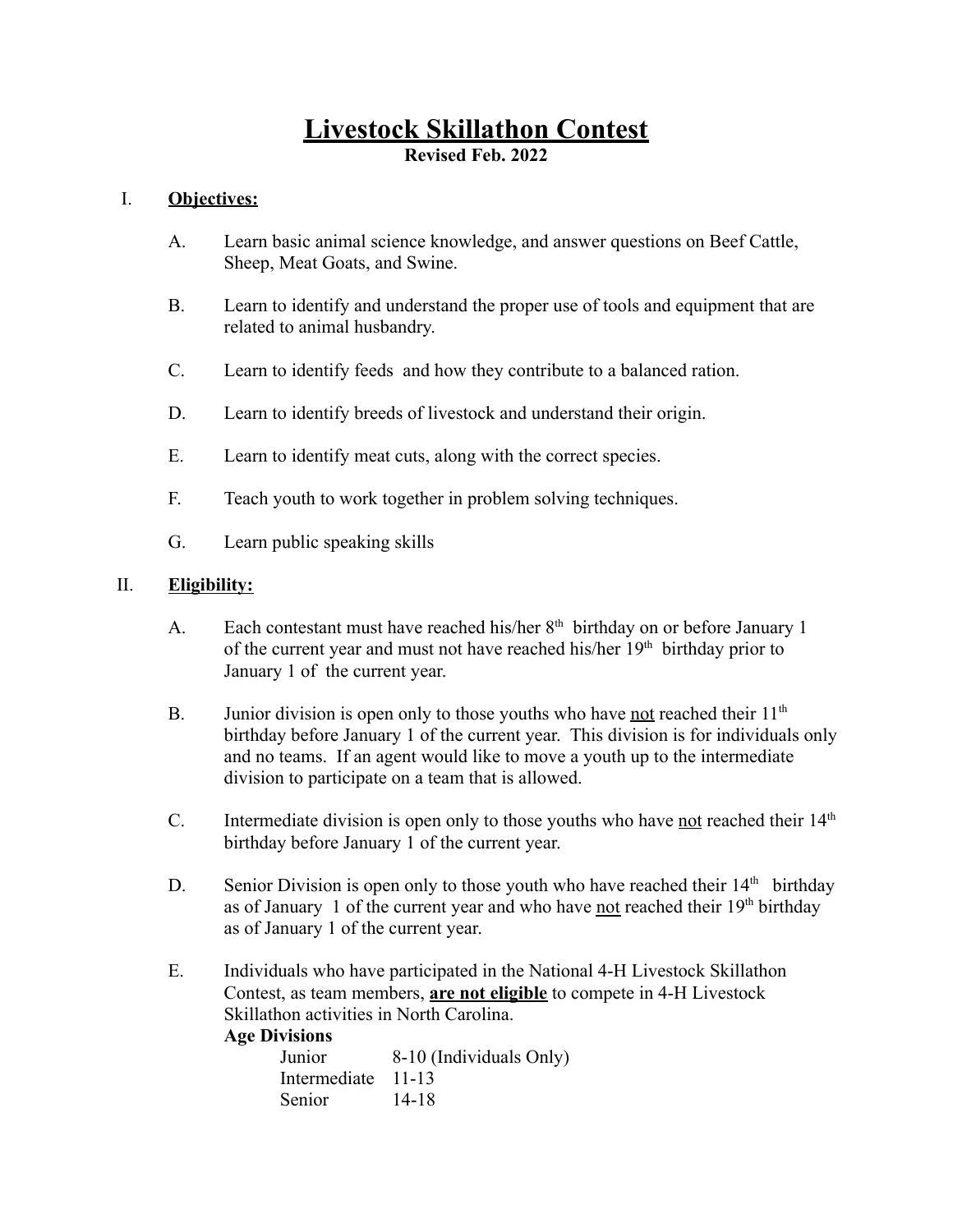## III. **Rules & Regulations:**

- A. Each County may enter an unlimited number of senior and/or intermediate teams and individuals. Counties must designate teams and individuals by age categories -- Senior or Intermediate Divisions. Those agents that are responsible for more than one county and are working with youth in those respective counties may enter those youths as a county team. However, the team name must list the counties in which the youth represented on the team reside.
- B. The entry form must be completed in its **entirety and postmarked by the deadline date** before it will be accepted for registration purposes.
- C. A team will consist of 3 or 4 club members. The team score will be a total of the 3 high individual scores of the designated team.
- D. Contestants will be divided into 4-6 groups for the contest. They will remain in these groups throughout the entirety of the contest.
- E. The **no-talking** rule will be strictly enforced. Contestants may not talk to each other. Questions for information or clarification of instructions should be directed to group leaders or officials. If contestants are caught talking or cheating, they will be removed from the contest.
- F. The format will be as follows: Skillathon contests include but are not limited to:
	- Written test of 30 questions, contestants will have
		- 20 basic knowledge questions concerning the total livestock industry.
		- 10 Quality Assurance questions
			- Understanding medication labels, usage, dosage, withdrawal, etc…
	- Identification, Contestants will have 15 minutes per station
		- Feed identification
			- 10 feeds
			- Senior and Intermediate contestants must match the feed with its respective categorization.
		- Breed identification
			- 10 breeds
			- Seniors and Intermediate contestants must also match the correct breed characteristics from a provided list to each breed
		- Equipment / Tool identification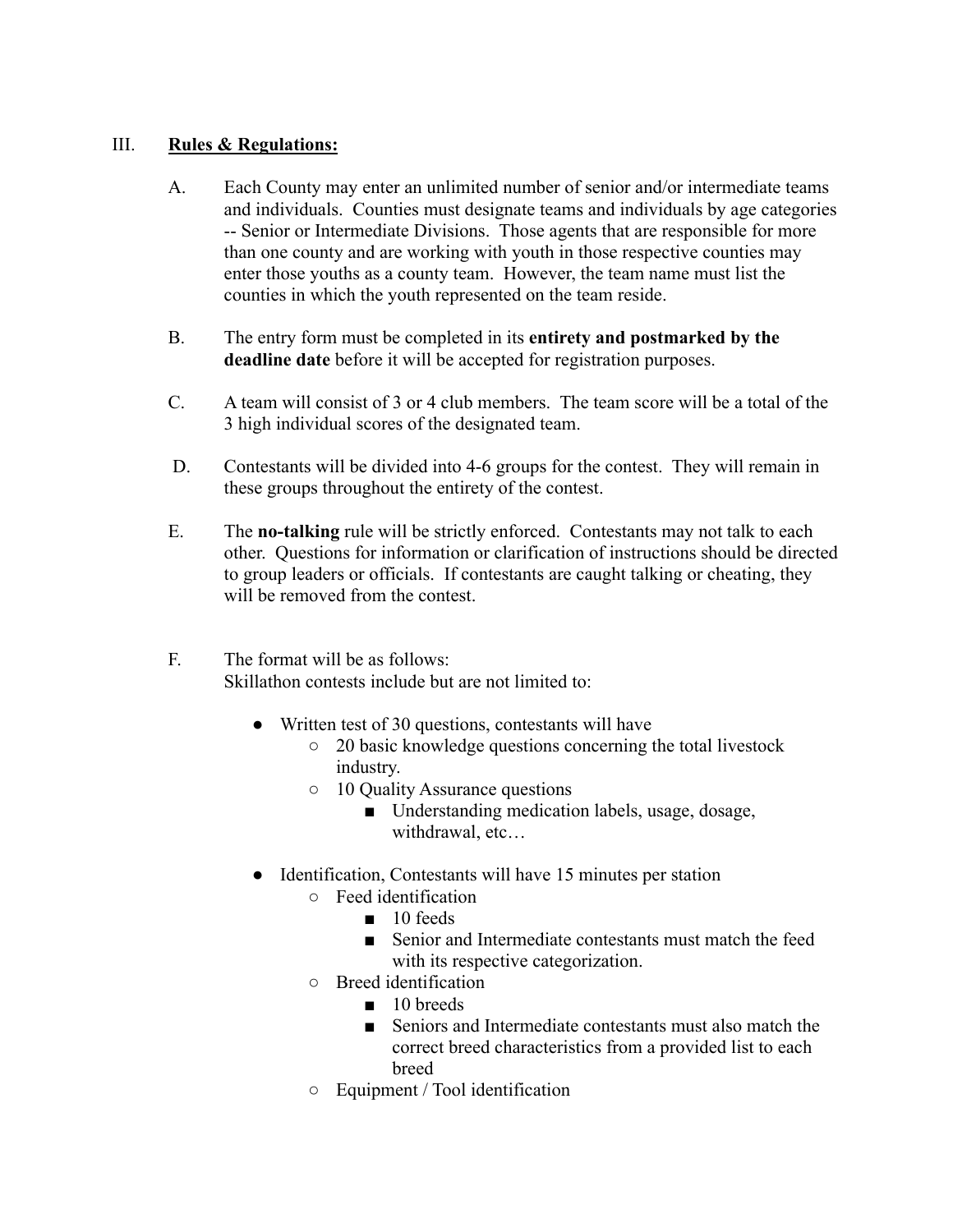- $\blacksquare$  10 items
- Senior and Intermediate contestants must also match the usage of the tool to its respective tool
- Meat identification 10-20 meats
	- Senior and Intermediate contestants
- Evaluation, **please note that for senior contestants, choices will not be given for placings, senior contestants must write in their placings**
	- Meat Judging
	- Wool Judging
	- Hay Judging
		- **■ Senior contestants will be given a scenario with this class.**
- Team exercise, each team will be given three of the following team problems.Teams will be given problems **one at a time and will have 15 minutes to complete them. If the problem has an asterix by, it will or could be a hands-on component of the contest.**
	- Keep/Cull class\*
	- Breeding scenario
	- Marketing scenario
	- Feed Rationing
	- Quality Assurance\*
	- Reproduction\*

## IV. **Classes completed as an individual**

#### Written Test

20 basic knowledge questions concerning the total livestock industry. 10 Quality Assurance questions

## Livestock Equipment Identification

Identify the proper name and use for pieces of equipment used in livestock production. Seniors and Intermediates contestants must also match the usage of the tool to its respective tool.

#### Livestock Breed Identification

Identify from photographs or pictures livestock (beef cattle, swine, sheep, and goat) breeds. Seniors and Intermediates contestants must also match the correct breed characteristics from a provided list to each breed.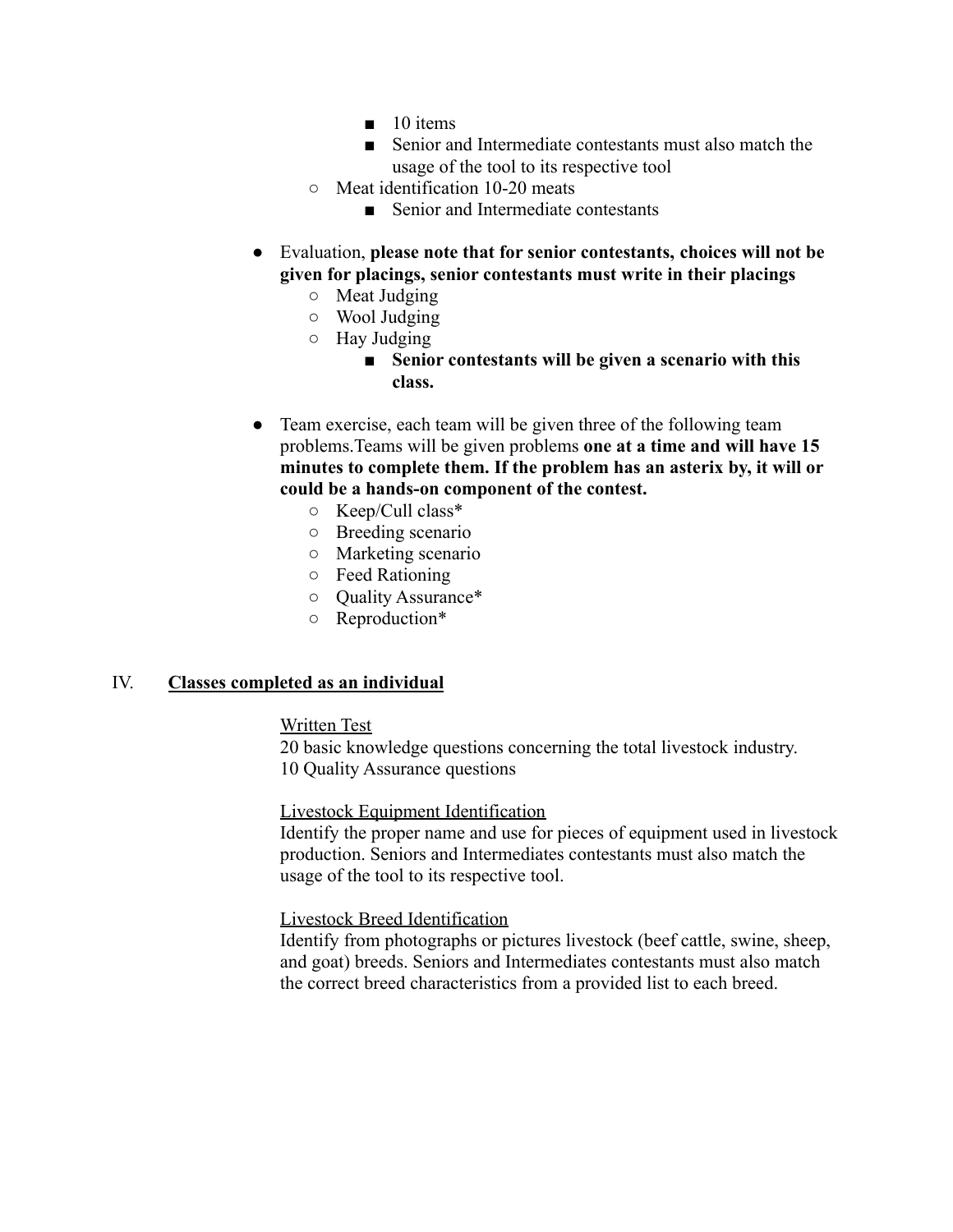## Meat Cut Identification/Judging

Identify cuts of meat from beef, pork, and lamb retail cuts on display including the species, and or possibly the wholesale cut from which each retail cut originates and the retail cut name.

#### Feed Identification

Identify the proper names for feeds and identify each corresponding nutrient group. Seniors and Intermediates contestants must match the feed with its respective categorization. Seniors must also be able to match the feed's usage to the feed.

Evaluation This can include, but not limited to hay, meat, wool, etc…

#### **Quality Assurance**

Understanding medication labels, usage, dosage, withdrawal, etc….

## VI. **Classes completed as a team**

#### Quality Assurance Exercise

Demonstrate how to read an animal health product label, calculate dosage rates and withdrawal times, complete a treatment record, be familiar with administration routes, animal identification and restraint methods, and make responsible management decisions regarding quality assurance.

#### Animal Breeding Scenario & Exercise

Team members will evaluate a breeding/marketing scenario and make animal selection/marketing decisions based upon performance/visual data to rank breeding animals or market them for use within the situation.

#### Evaluation of performance & Marketing Information

Evaluate performance information on a group of livestock and then use the information given to make the best marketing decisions.

#### Livestock Feeding

Identify proper feed names and identify each corresponding nutrient group. Utilizing these feed ingredients formulate a ration for a group of livestock.

## Hands-On Components**\***

The hands on component will be one of the following, in a rotation from year to year. This is only for **Senior teams only**. teams will work in pairs, each having a total of 20 minutes to examine the scenario and five minutes to give their reasoning for their answer.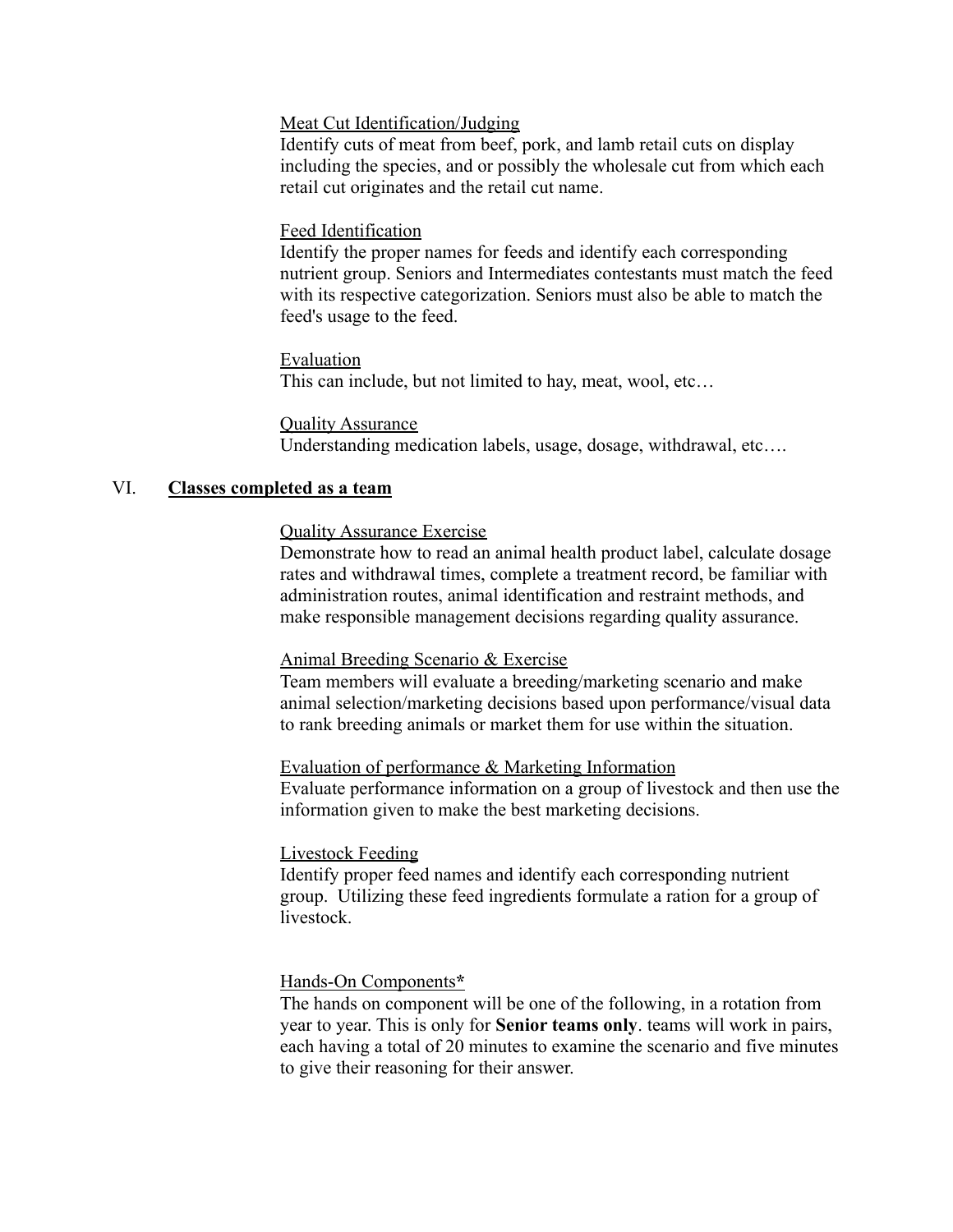- Quality Assurance
	- Teams will demonstrate how to properly do the following
		- Dock lambs
		- Drench
		- Weigh stock
		- Tattoo
		- Ear Tag

• Removal and application

- Etc…
- **Reproduction** 
	- Students will be given a scenario where they will need to properly demonstrate
		- How to artificially inseminate
		- How to properly correct dystocia
		- Identify Reproductive organs and functions.
- Performance and Evaluation
	- Students will be presented with a class of livestock to examine and place given a certain scenario.

# VII. **Awards:**

A. The North Carolina State 4-H Livestock Skillathon Team will be selected from the

high senior team and the top 10 senior individuals. These finalists will be invited to participate in 1 or more regional contests and the national contest. The coach of the high scoring senior county team will serve as the assistant coach of the State Team. The county team is expected to work out a minimum of two times per week in preparation for the National Contest. Partial funding will be available to help finance expenses obtained for the trips.

- B. The high scoring senior county team will receive a wall plaque which will hang in the County Cooperative Extension Office. Each team member will receive a plaque.
- C. The high scoring intermediate team will receive wall plaque and individual

# plaques.

- D. We will give awards for three divisions and then overall. The divisions are listed below.
	- i. Evaluation (Wool Judging, Hay Judging, Meat Judging, etc..)
	- ii. Quality Assurance (Medication Label, Usage, Dosage, etc..)
	- iii. Identification / Written Test (Meat, Breed, Tool, Feed Identification)
- E. The following properly inscribed plaques will be presented: